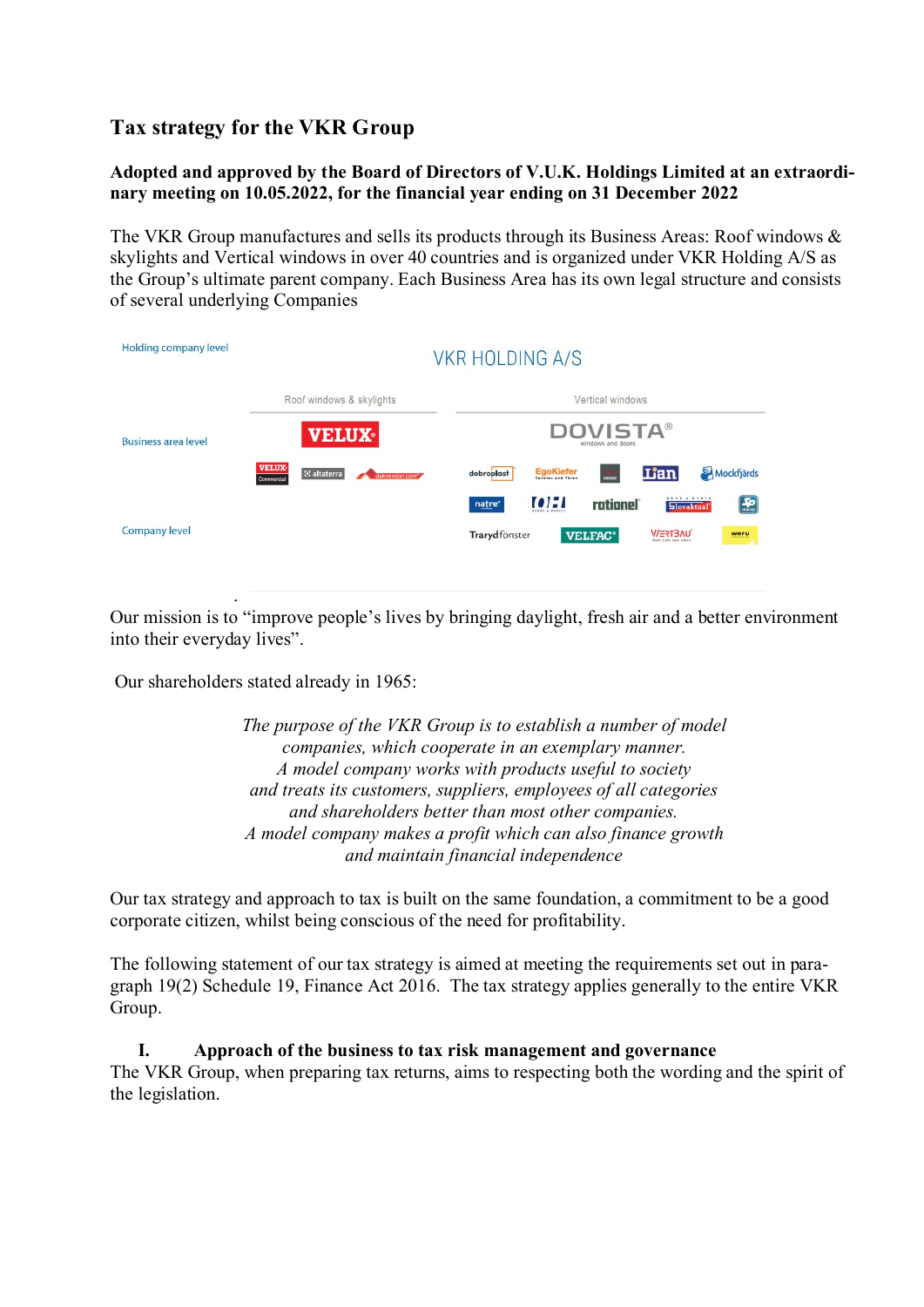When a transaction is changed or a new transaction is contemplated, or if relevant laws change, we aim at evaluating any effect and tax risk associated with the change. We maintain in-house tax expertise and ensure that relevant staff is sufficiently trained to either determine the appropriate tax treatment or to identify when external advice is required.

The Board of Directors of VKR Holding A/S is informed about tax, including tax risks, in its four annual meetings. The Boards of Directors in each of the Business Areas owned by VKR Holding A/S are informed about tax risks and other tax developments annually. In addition, should a tax risk arise in-between such meetings the risk is communicated by the tax department to the Management of the Company or Business Area, which in turn informs the Business Area's audit committee and/or Board of Directors.

The VKR Group seeks to ensure that day-to-day flows of transactions between Group Companies are governed by guidelines or automated processes laid down in ERP systems. Staff in functions appointed to implement changes to the business transactions are aware of the need for contacting the tax department for approval.

New legislation is monitored by close contact to external advisors providing updates of tax laws in countries of significant importance for the VKR Group.

# **II. Level of Risk Prepared to Accept**

Tax is complex. It involves detailed legislation, different in each country, as well as international law, regulations and guidelines. It is inevitable that the tax effects of business transactions entail some level of risk that the tax authorities may take a different view than the taxpayer. Furthermore, tax authorities in different jurisdictions might disagree, implying a risk for the VKR Group.

The VKR Group is committed to properly reflect the tax effects of its commercial reality in the tax it pays. We do not accept risk that could have more than a low impact on our payable tax. Where the involved amounts and complexity of the involved regulations or facts are significant, we obtain expert advice on the level of risk and the ways to manage and reduce it. We also, where appropriate, seek clarification through open and honest communication with the tax authorities.

# **III. Attitude of the business towards tax planning**

Business in the VKR Group is driven by the commercial rationale. However, in a complex legislative environment, it is necessary for businesses to plan ordinary business changes or transactions to avoid unintended tax consequences, such as double taxation. We do consider the tax consequences of commercial transactions and we do claim relevant allowances and incentives. We do not engage in artificial non-business driven planning of transactions or business structures solely for the purpose of reducing tax.

# **IV. Approach towards dealing with tax authorities**

The VKR Group's approach towards dealing with tax authorities is that appropriate communication must be timely, honest and open. If relevant we seek clarification of uncertainties in dialogue with the relevant tax authorities. We are committed to ensuring correct payment of tax by seeking to amend any mistakes in tax returns discovered even after their filing.